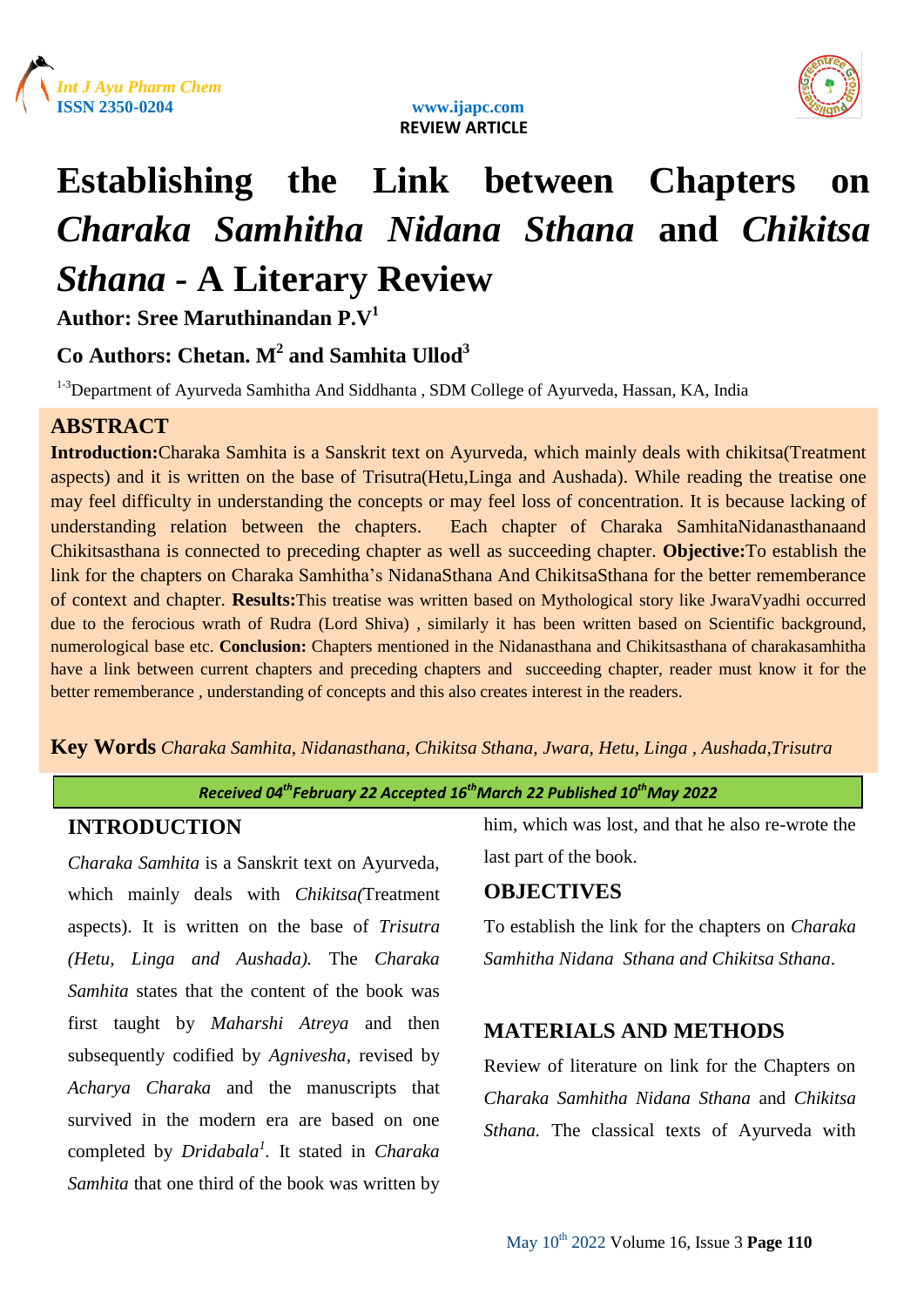





their commentaries, translations, other Ayurvedic texts and Internet media.

#### **CONTENTS:**

In terms of its contents, the *Samhita* addresses eight specialized branches of medicine, including Internal Medicine (*KayaChikitsa*), Ear, Nose and Throat (*Shalakya*), Surgery (*Shalya*), toxicology(*Vishagarvyrodhika Chikitsa*), Demonology and Psychiatry (*Bhutavidya*), Pediatrics (*Kaumarabhritya*), science of rejuvenation (*Rasayana*), infertility medicine and aphrodisiacs(*Vajeekarana*). It is *Kaya Chikitsa ,*that is considered the prime area of focus.

#### **SECTIONS:**

No of sections(Sthana) in *Charaka Samhita* are 8; they are, *Sutrasthana, Nidana Sthana , Vimana*sthana*, Shaareeras*thana*, Indriya*Sthana*, Chikitsa Sthana , Kalpa*Sthana *And Siddhi*Sthana. Among those ,this article mainly deals with the Section of *Nidana* and Section (*Sthana*) of *Chikitsa*.

 *[Nidana Sthana](about:blank)* (8 chapters) discusses the etiopathogenesis and important clinical diagnostic tools for eight major diseases.

 *[Chikitsa](about:blank) Sthana* (30 chapters) gives treatment protocols and specific remedies for various ailments.

Though the author has written the text in a proper manner, the common readers are not able to get the link between chapters of preceding and subsequent chapters. That's the reason, why one will be losing the concentrate on reading the *Samhita*. By this one will be unable to get what the real authors going to convey. Hence, this article had been written to make relation between the Preceding chapters followed by Subsequent chapter of *Charaka Samhitha Nidana Sthana* and *Chikitsa Sthana* chapters.

*Among the Trisutra, Hetu(Cause for the disease), Linga(symptomatology)*are explained briefly in *SutraSthana*, further these *Hetu* and *Linga* related to *Vyadhi* are elaborated in detail in *Nidana Sthana* . Knowledge of *Hetu and Linga* is mandatory for *Chikitsa*

Main aim of Ayurveda is "*Swasthasya swaastya Rakshanam Aturasya VikaraPrashamanam"*, hence the *Chikitsa Sthana* chapters had commenced with *Rasayana and Vajikarana Adhyaya*

#### **RESULTS AND DISCUSSUION**

Entire *Charaka Samhita* has been written on the basis of *Trisutra- Hetu, Linga and Aushada* and it is a *KaayaChikitsa Pradhana Grantha*. Each chapter of *Nidana Sthana* and *Chikitsa Sthana is expounded in particular sequence which is analyzed below.*

#### *Rasayana and Vajikarana Chikitsitam*

The chapter called *Rasayana Adhyaya* has been explained first in the section of *Chikitsa Sthana* . This section contains the other 4 sub-sections like, *Rasayana Paada, Praanakaamiyo Rasayana Paada, Karaprachiteeyo Rasayana Paada, Ayurveda samutthaaneeyo Rasayana Paada.* Followed by that(i.e 2nd Chapter of *Chikitsa Sthana*) have been named as *Vajikarana Adhyaya* and it also contains the 4 Sub-sections like, *Samyogasharamooleeyo Vajikarana Paada, Aasiktaksheereeyo Vajikarana*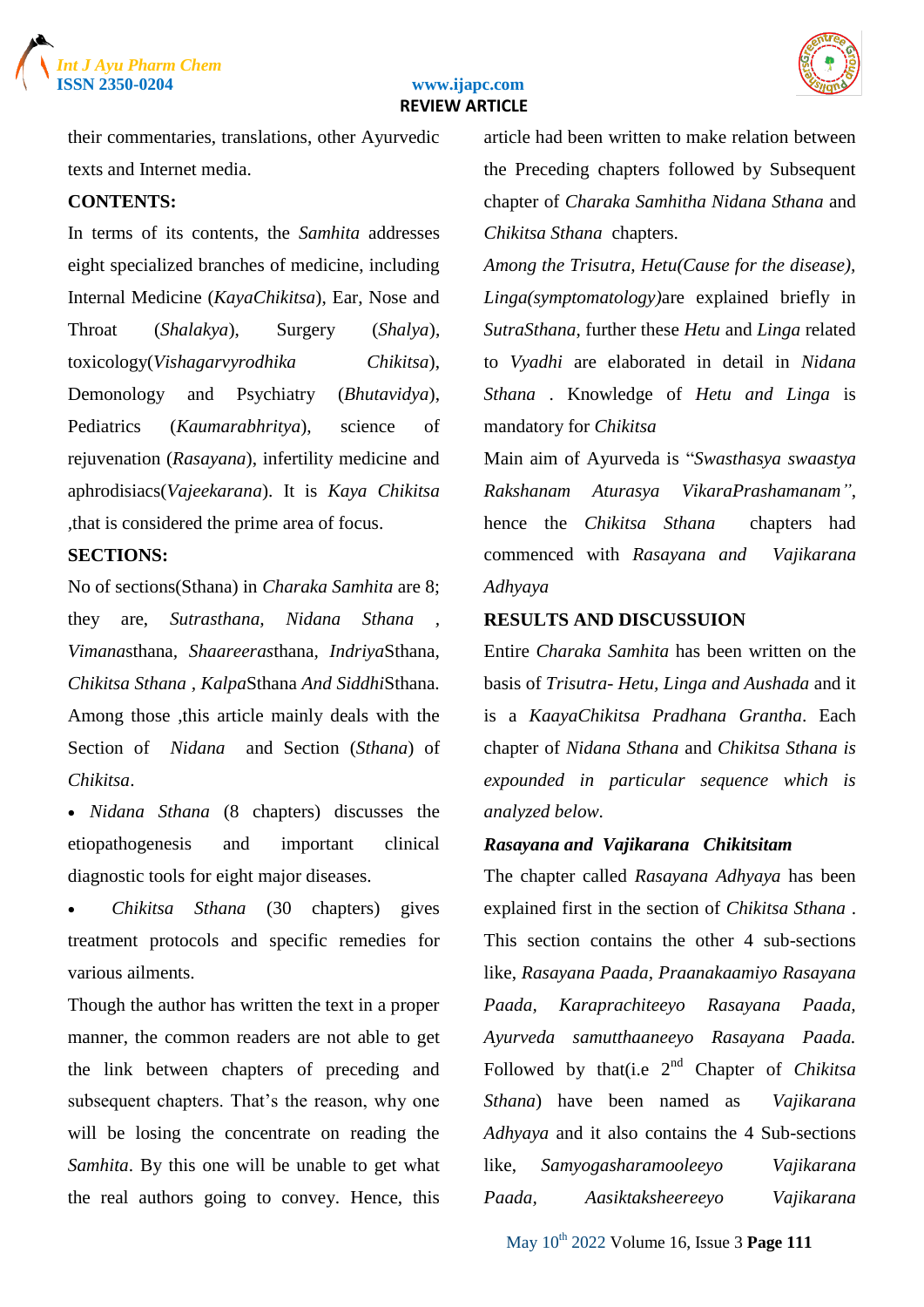



*Paada,Maashaparnabhruteeyo Vajikarana Paada, Pumaanjaatabalaadiko Vajikarana Paada.* Both these have been explained in the *Chikitsa Sthana* .Since, these 2 chapters are very much beneficial for the maintenance of health, Rasayana and Vajikarana are explained prior in Chikitsa Sthana . In *Rasayana and Vajikarana*, the former deserves the priority, as it is conducive as to the growth of an individual as well as it is said to enhance longevity if consumed on proper manner<sup>3</sup>. Both Rasayana and Vajikarana serve the purpose of maintenance of positive health as well as prevention of diseases. (for *Swasthasya Swaastya Rakshanam ,Aaturasya Vikara Prashamana).*

#### *Jwara***<sup>4</sup>**

 *Jwara* has been explained as the First chapter in *Nidana Sthana* and Third Chapter in *Chikitsa Sthana* . This chapter had been placed based on Mythological story. That is, the origin of *Jwara* resulted from the ferocious wrath of Rudra (Lord Shiva).

 Mythological story<sup>32</sup>: During the *Treta Yuga* (second age) Lord Shiva took a vow of not manifesting anger or wrath for one thousand celestial years. During this time the *Asuras* (the demons) indulged in the creating obstruction, playing mischiefs and destroying the sacrement and the meditation of the *rishis* (sages). Daksha Prajapati was capable of combating these demons but he ignored his duties of opposing those demons and further organized a *yajna* (ritual of sacrifice) in which he did not offer any share to Lord Shiva in spite of being told to do so by the other lords. He even did not chant the hymns described in the *veda* of lord Shiva which provide fulfilment to the desired objective of *yajna* and even did not offer *Ahuti* (pouring of ghee in the sacrificial fire) to Lord Shiva. Lord Shiva perceived whole of this situation regarding Daksha Prajapati's non observance of rules and became angry. He then brought forward his *Raudra*(wrathful) *bhava*(nature) and opened his third eye, destroying all those demons by burning them and further gave rise to a childlike form named *Virabhadra* to his wrath, who was stuffed with his anger and was capable of destroying the *yajna* of Daksha. That child demolished the *yajna* of Daksha Prajapati as a result of which the gods got afflicted with burning sensation and pain and started running in different directions and became afflicted. Then the gods along with the seven rishis offered those substantial hymns to Lord Shiva till he became pleased and switched over to his Shiva (the compassionate or benevolent and auspicious) form. Lord Shiva told to Veerabhadra that "you will become *Jwara* in this world and afflict people in the beginning of life – at birth and at the time of death and will also afflict those who will resort to erratic regimen like this *Jwara* gets manifested.

 Among the diseases of *Shareera*(Physical disorders), *Jwara* is said to be superior. Hence, it has been explained first in *Nidana Sthana* .Also, it is common among all diseases and it is said that everyone"s life starts (i.e birth) and end"s (i.e death) with Jwara.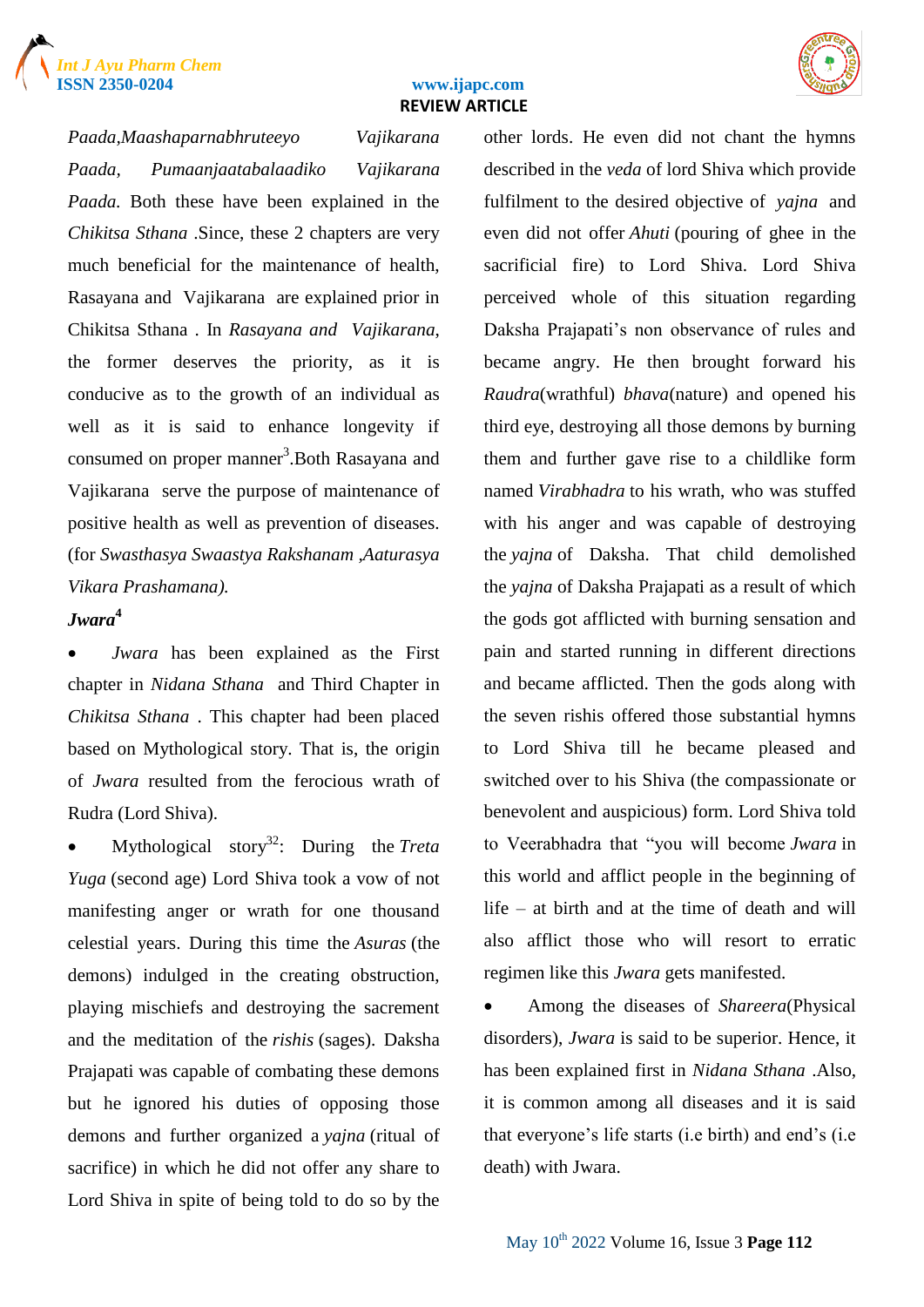



 In *Chikitsa Sthana* – *'Dehendriya Manasthaapi Sarva Roga Agraja Bali' i.e Taapa of Deha, Taapa of Indriya, Taapa* of *Mana s*are said to be *Jwara* and is superior for all *Roga* and is more strong.

#### *Rakta Pitta Nidana and Chikitsitam*

 *RaktaPitta*chapter has been explained both in *Nidana Sthana* 2<sup>nd</sup> Chapter and *Chikitsa Sthana* "s 4th Chapter of *Charaka Samhita*. This had been explained based on mythological story and also as later stage of *Jwara*. When Vyadhis started to bother humans, initially Jwara manifested. Due to the Santaapa in *Jwara*, *Rakta* Pitta got manifested<sup>5</sup>.

 According to the mythological description of the origin of diseases, *Rakta Pitta* appeared after *Jwara* because of the heating effect of the latter.

 Therefore, *Rakta Pitta Adhyaya* is explained after the chapter of *Jwara Adhyaya GulmaNidana and Chikitsitam*

Gulmachapter has been explained both in *Nidana Sthana* 3 3<sup>rd</sup>chapter and*Chikitsa Sthana*  $5^{\text{th}}$ chapter of *Charaka Samhita*. It has been explained based on mythological basis. After *Vinaasha*(Destroy) of *Daksha's Yajna,* after the manifestation of *Rakta Pitta,* the disease *Gulma* originated. That"s why *GulmaNidana* has been explained after the *RaktaPittaNidana<sup>6</sup>* .

*Prameha* **and** *Kushta Nidana and Chikitsitam Prameha* and *Kushta* have been explained both in *Nidana Sthana* of  $4^{th}$ & 5<sup>th</sup> chapter and *Chikitsa Sthana* 6 th& 7th chapter of *Charaka Samhita* respectively. Prameha and Kushta both occur because of *Santarpana Janya Nidanasevana* as per the mythology. In *Poorvakala,* during *Dakshayajna* after the *Gulma*, *Prameha* gets manifested. The disease of *Kushta* and *Prameha* gets manifest because of excess offering(*Havi)* to *Yajna*. Hence, *Prameha Adhyaya* has been explained after the *Gulma Adhyaya* and *Kushta*  A*dhyaya* follows Prameha<sup>7</sup>.

In *Kushta Chikitsa Adhyaya*, *Shvitra* is explained vowing to the common Nidana and involvement of Raktadi Dhatus in both.

#### *Shosha Nidana and Chikitsitam*

Shosha has been explained both in *Nidana*  Sthana 6<sup>th</sup> chapter and *Chikitsa Sthana* 8<sup>th</sup> Chapter of *Charaka Samhita***.** This chapter has been explained based on Mythological story. *Kushta* and *Shosha* both gets origin in *Krutayuga*. Because of similar origin , after the Kushta Nidana, ShoshaNidana started<sup>8</sup>.

## *Unmaada* **and** *Apasmara Nidana and Chikitsitam*

Unmaada and Apasmara has been explained both in *Nidana Sthana* 7<sup>th</sup> & 8<sup>th</sup> chapter and *Chikitsa* Sthana 9<sup>th</sup>& 10<sup>th</sup> chapter of *Charaka Samhita respectively***.** These chapter have been explained based on Mythological story. After the explaination of *Kushta*, foremost complicated disease *Shosha* has been explained. After the destruction of Daksha Yajna by Bhagavan Shiva, people had suffered with *Bhaya, Shoka and Traasa* and hence manifested the Disease of Manasa like *Unmaada* and *Apasmara<sup>9</sup>* .

#### *Kshata Ksheena Chikitsitam*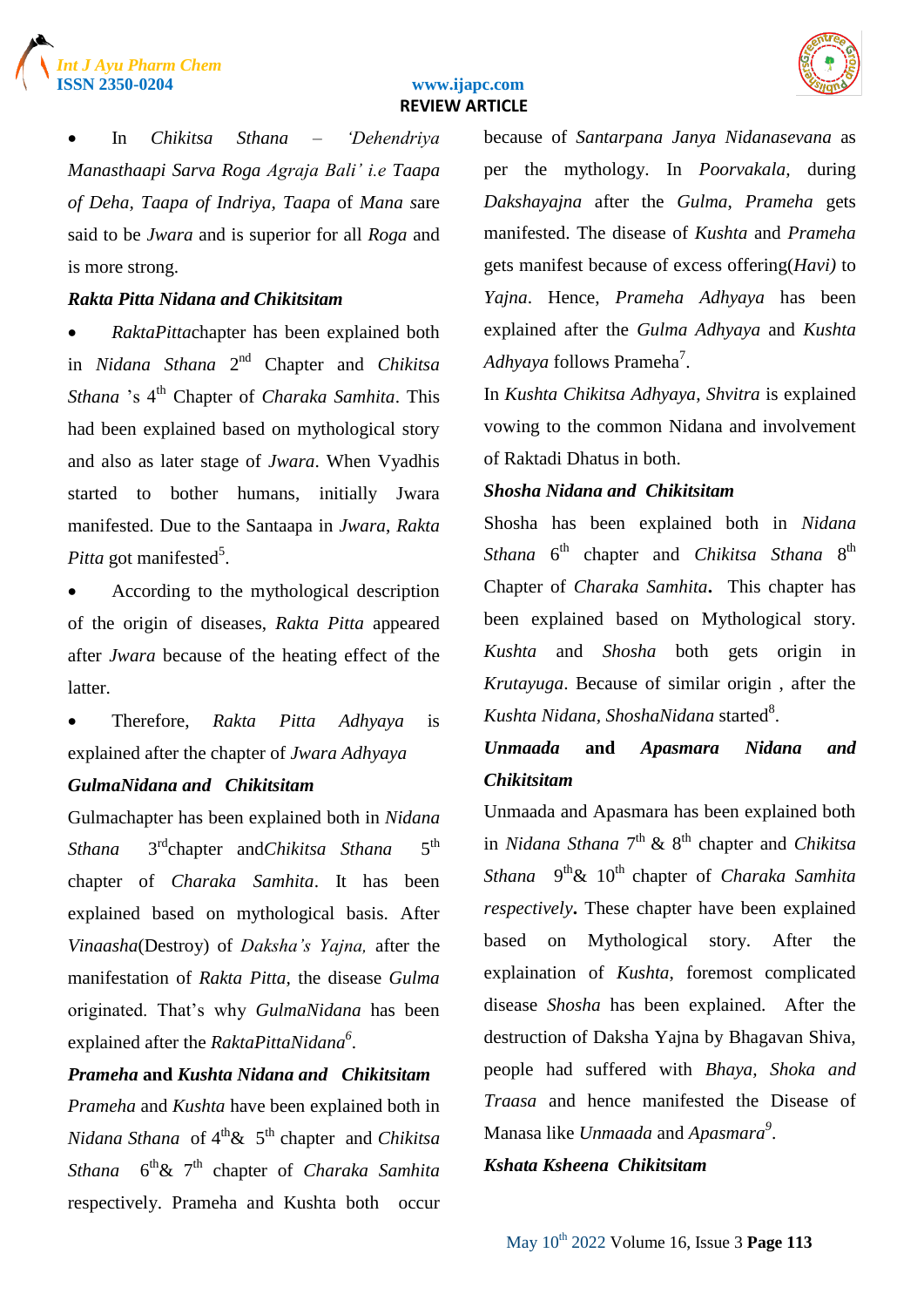



*Kshata Ksheena has* been explained in *Chikitsa Sthana* 11th chapter of *Charaka Samhita*. This chapter is explained after Apasmara. Because the *Apasmararoga* vyakti might have the tendency to fall and get injured due to loss of control on himself. This inturn may cause *Ura Kshata* or *Kshata*-*Ksheena*. Shukrakshaya and *Ojakshaya can* occur because of excess indulgence in sexual intercourse $^{10}$ .

#### *Shvayathu Chikitsitam*

Shvayathu has been explained in *Chikitsa Sthana*  12th chapter of *Charaka Samhita*. It has been explained after *Kshata Ksheena*. Because, *Marma Upaghata* (Injure to vital organs)is the common cause for both *Kshata ksheena* and *Shvayathu<sup>11</sup>* .

#### *Udararoga Chikitsitam*

Udararoga has been explained in *Chikitsa Sthana*  13<sup>th</sup>chapter of *Charaka Samhita*. *UdaraRoga* is one of the presenations of *Shotha* (Oedema),So UdaraChikitsa follows *Shotha Chikitsa*. In both *Udara* and *ShothaRoga* swelling is one of the main and common symptomsobserved $^{12}$ .

#### *Arsha Chikitsitam*

Arsha has been explained in *Chikitsa Sthana* 14<sup>th</sup> chapter of *Charaka Samhita*. It has been explained after *UdaraChikitsa* because, the involvement of *Tridoshas* and causative factors are common in both *Udara* and *ArshaVyaadhi<sup>13</sup>* .

*Baddhagudodara* (*UdaraRoga*)- Obstruction to the passage of intestine is one of the main etiological factor for the manifestation of *Arsha* (Haemorhoid)

Grahani has been explained in *Chikitsa Sthana*  15th chapter of *Charaka Samhita* After explaining *ArshaRoga*. Grahani and Arshas, both are considered as NidanarthakaraRogas for each other as both involve derangement of Agni as the main cause. *Grahani* is the area that gives *Ashraya* (Shelter) to *Agni*,thus understanding of *Agni* is done through understanding the *Grahani<sup>14</sup>* .

#### *Paanduroga Chikitsitam*

Pandu has been explained in *Chikitsa Sthana*  16th of *Charaka Samhita*.In the previous chapter dealing with the treatment of *Grahani*dosha, the various causative factors for the aggravation of *Pitta* are described. As the aggravation of *Pitta* constitutes a predominant factor in the causation of *Paandu*, therefore description of the treatment of this disease follows the treatment of *Grahani*  $dosha^{15}$ .

If the patient suffering from the *Paandu* indulges in *Pitta* aggravating(*Aahara and Vihaara*), the *Pitta* so aggravated burns the *Raktha and Mamsa* to cause the disease called *Kaamal*a 16 .

#### *Hikka-Shwasa Chikitsitam*

Hikka has been explained in *Chikitsa Sthana* 17<sup>th</sup> chapter of *Charaka Samhita*. This chapter has been explained after the *Paanduroga*. Because, As per the Cha.Chi.17/14,and Cha.Chi.16/14, *Hikka* and *Shwasa* are described to caused by *Paandu*-*Roga*. So treatment of these two disease follows the chapter on the treatment of *Paandu*-*Roga*. As both the *Hikka* and *Shwasa* have common etiological factors and common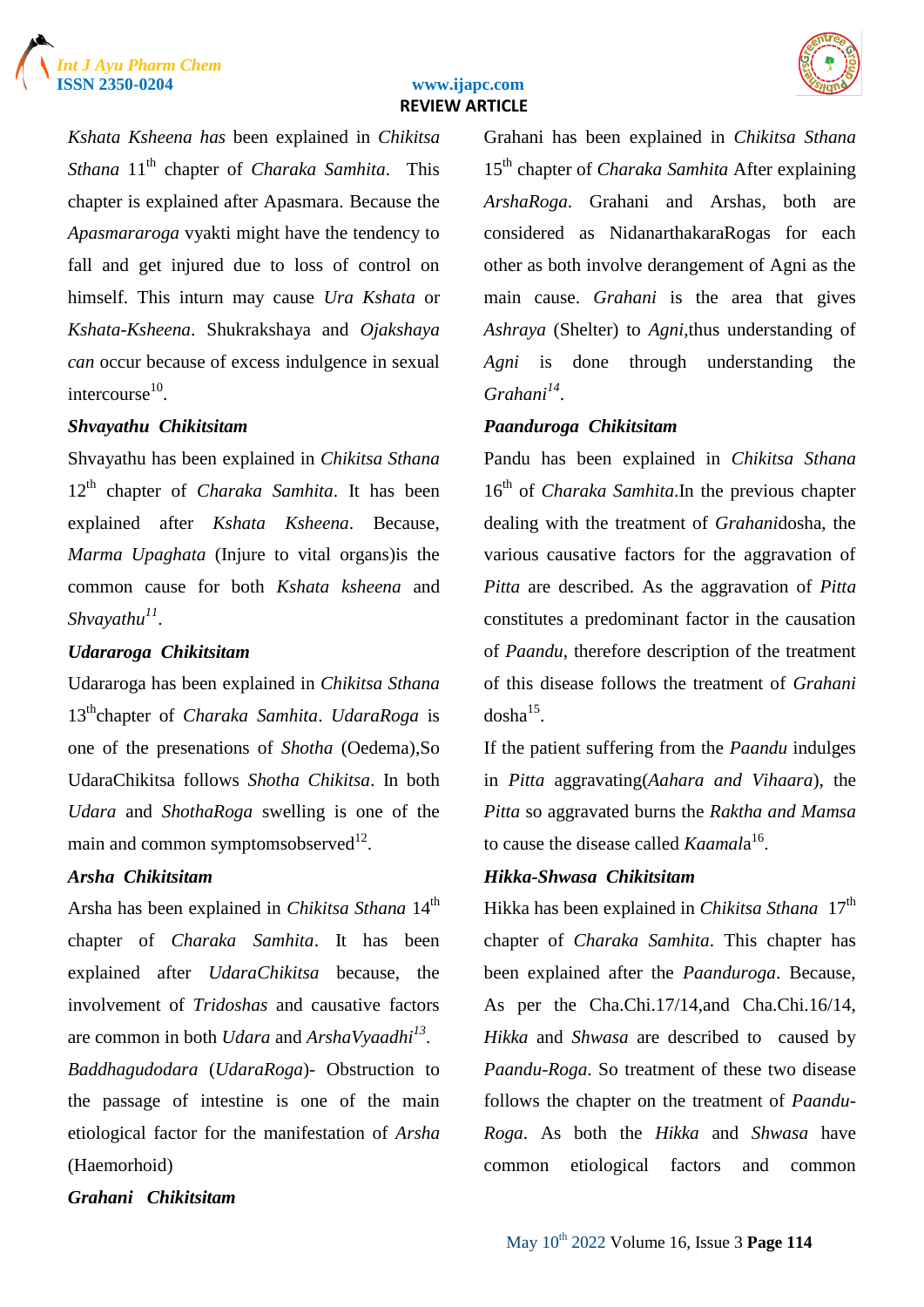





treatment,so the treatment of both of them is included in one and the same chapter $17$ .

#### *Kaasa Chikitsitam*

Kasa has been explained in *Chikitsa Sthana* 18<sup>th</sup> chapter of *Charaka Samhita***.**The chapter on the treatment of *Kaasa* follows the chapter on the treatment of *Hikka* and *Shwasa*. Because the line of treatment of *Kaasa* is similar to *Hikka* and *Shwasa*, and also because *Hikka*,*Shwasa* and *Kaasa* are interrelated with each other<sup>18</sup>.

#### *Atisaara Chikitsitam*

Atisara has been explained in *Chikitsa Sthana*  19th chapter of *Charaka Samhita***.** Diminition of *Agni* constitutes the common cause for *Grahani* and *Atisaara*. Therefore, the present chapter on the treatment of *Atisaara* should have logically followed the chapter on the treatment of *Grahani*, i.e the 15<sup>th</sup> chapter of this section. The intervening chapters dealing with the treatment of *Paandu*etc are only preludes(*Upodghata*) to the chapter dealing with the treatment of Diarrhea $^{19}$ .

#### *Chhardi Chikitsitam*

Chhardihas been explained in *Chikitsa Sthana*  20th chapter of *Charaka Samhita***.** There are two prominent channels (of excretion) in the body,one with adownward opening i.e Anus (*Guda*) and the other, with an Upward opening i.e Mouth(*Mukha*). In the last chapter, *Atisaara* representing the movement of aggravated morbidmatter(*Dosha)* through the downward channel was presented. In the present chapter, the disease *Chhardi* representing the movement (Excretion)of morbid matter through the upward

tract i.e., mouth. Hence, *Chhardi* has been explained after the *Atisaara<sup>20</sup>* .

#### *Visarpa Chikitsitam*

This has been explained in *Chikitsa Sthana* 21st of *Charaka Samhita***.** It has been stated earlier(Su.24/09-12) that the suppression of the manifested natural urge for vomiting(*Chhardi*) gives rise to *Visarpa*. Besides, *Chhardi* itself is considered to be a causative factor for the vitiation of blood, and this vitiated blood causes *Visarpa*(Su.28/11-13). Therefore, the chapter on the treatment of *Visarpa* follow that of *Chhardi<sup>21</sup>* .

#### *Trushna Chikitsitam*

Trushna has been explained in *Chikitsa Sthana*  22nd chapter of *Charaka Samhita*. *Trushna* generally occurs as a complications of *Visarpa*.So the treatment of *Trushna* follows the chapter on the treatment of *Visarpa<sup>22</sup>* .

#### *Visha Chikitsitam*

Visha has been explained in *Chikitsa Sthana* 23rd chapter of *Charaka Samhita*. The line of treatment of both *Trushna* and *Visha* are similar, Sheeta Upakrama is common to both. Therefore, the chapter on the treatment of poisoning follows that of the treatment of *Trushna<sup>23</sup>* .

#### *Madatyaya Chikitsitam*

Madatyaya Chikitsa have been explained in *Chikitsa Sthana* 24th chapter of *Charaka Samhita* .*Moha Janakatva* (intoxicative affection) is common to both *Visha* and *Madatyaya*. *Madatyaya* shares all the properties of *Visha*. Therefore the chapter dealing with the treatment of *Madatyaya* follows the chapter on *Visha<sup>24</sup>* .

#### *Dwivraneeyam Chikitsitam*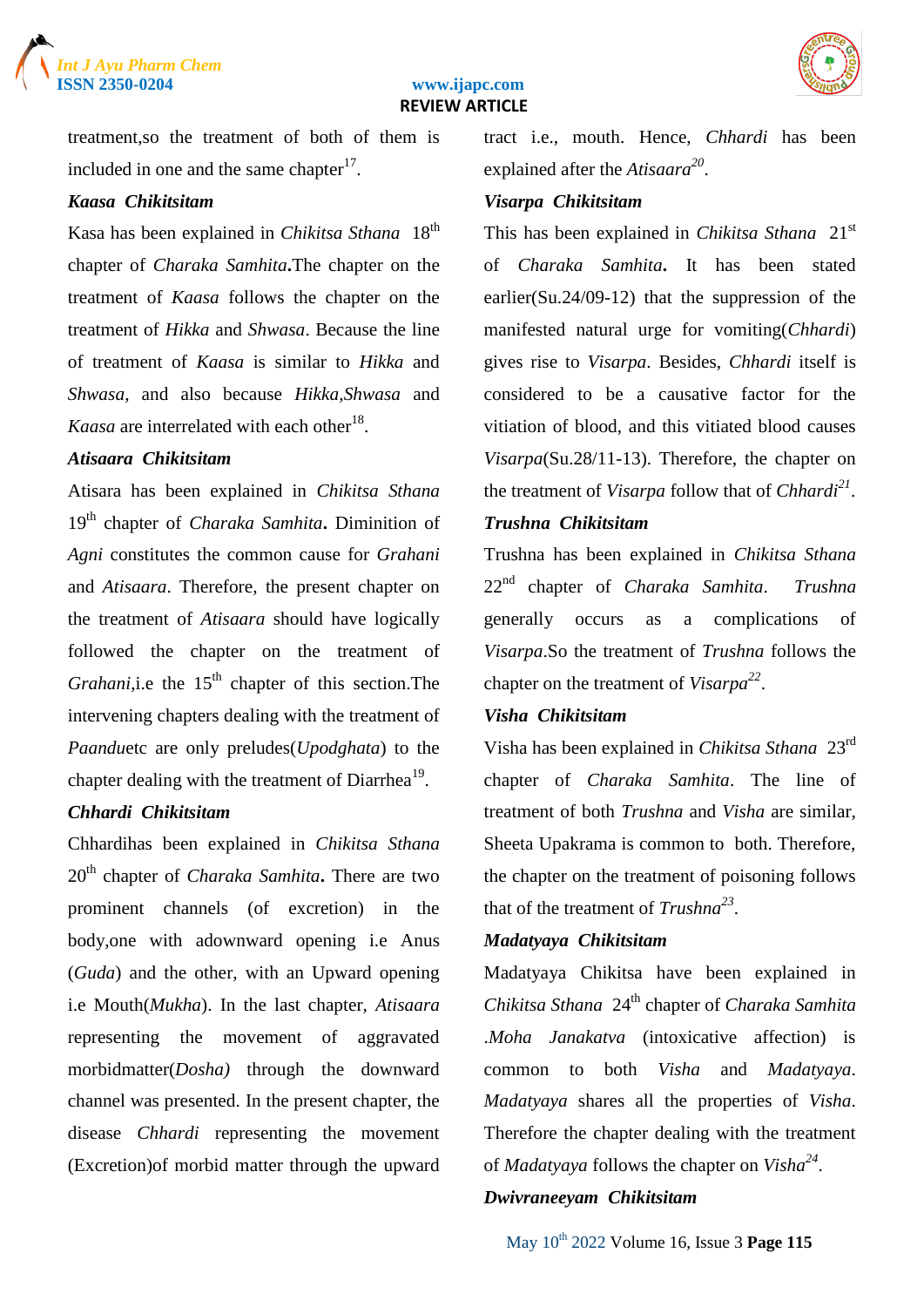





Dwivraneeyam Chikitsa have been explained in *Chikitsa Sthana* 25<sup>th</sup>chapter of *Charaka Samhita*.The previous chapter dealt with "*Madatyaya*" (Alcoholic intoxication). An intoxicated person is likely to assault or to be assaulted by the others which may be manifested in the form of Wounds and ulcers. Therefore, present chapter dealing with the Diagnosis and Treatment of two types of ulcers(*Vrana*) follows Madatyaya Chikitsa<sup>25</sup>.

#### *Trimarmeemaya Chikitsitam*

Trimarmeeya has been explained in *Chikitsa Sthana* 26th chapter of *Charaka Samhita*. its been mentioned based on *Saankhya shaastra*(Numerology). Previous chapter is *Dwivraneeye*, number is *Dwi*(two)deals about the treatment of *Vrana*(wounds). After "*Dwi', 'Tri'* is the sequential order. Hence, after the *Vrana*,its been explains about the treatment of afflictions of vital organs which are broadly three they are *Shiro, Basthi and HrudayaMarmas.* So these three types follow the two types of the preceding Chapter. Hence, *Trimarmeeya*have been explained after the *DwivraneeyamAdhyaya<sup>26</sup>* .

#### *Urusthambha Chikitsitam*

Urustambha has been explained in *Chikitsa Sthana* 27th chapter of *Charaka Samhita*.In the previous chapter dealing with the treatment of disease related to the three *Marmas*, *Panchakarma* is described as a remedy for several ailments. Keeping this in view, the preceptor in this chapter explains the disease "*Urusthambha*" for the treatment of which these very five elimination therapies*(Panchakarma*) are contra indicated. It is natural that while witnessing an event, another event contrary to it comes to the mind automatically. Hence it has been explained after the *Trimarmeeyam Adhyaya<sup>27</sup>* .

#### *VataVyaadhi Chikitsitam*

VataVyadhi has been explained in *Chikitsa Sthana* 28th of *Charaka Samhita*. Therapeutic measures prescribed in the previous chapter for the treatment of *Urusthambha* may cause the Ununctuousness(Rooksha) in the body leading to the aggravation of *Vaayu(Vataprakopa)*. Hence, previous chapter followed by, this chapter have been explained<sup>28</sup>.

#### *Vata Shonita Chikitsitam*

This has been explained in *Chikitsa Sthana*  29thof *Charaka Samhita*.*Vata-Rakta* is a variety(*Prabheda*) of *Vata-Roga*. Therefore the present chapter on "the treatment of *Vata-Rakta*" follows the chapter dealing with "the treatement of *Vata-Roga*" in general<sup>29</sup>.

#### *Yonivyapat Chikitsitam*

This has been explained in *Chikitsa Sthana* 30<sup>th</sup> chapter of *Charaka Samhita***.** After the chapter on the treatment of *Vata*-*Raktha*, the treatment of the remaining important disease i.e*Yoni-Vyapat* which is also caused by the aggravated *Vayu* in general is being described in this chapter. As it is said, "genital organs of women do not get afflicted without the aggravated *Vayu*". Hence its been explained after the *Prabedha* of *VataVyaadhi*<sup>31</sup> (i.e*Vatarakta*).

#### *Other Observations:*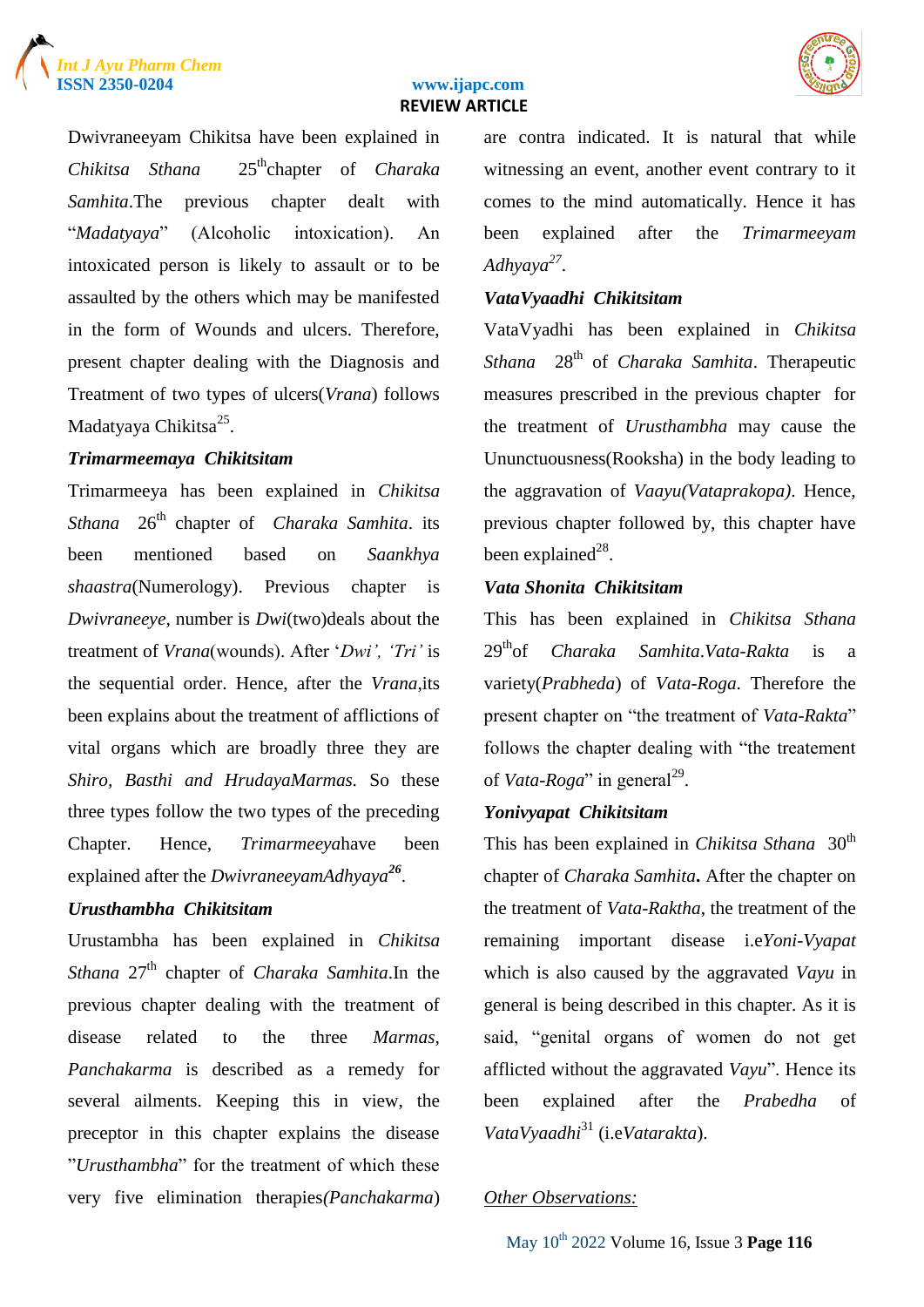



 *Charaka*samita treatise is based on both Mythology and Scientific background and have been given importance to the *Agni* for the purpose of *Chikitsa*.

 Few Chapters are based on Numerology like *Dwivraneeyodyaya* followed by *Trimarmeeyam Adhyaya*.

 Based on *Nidana* arthakara *Roga* (one disease leads to cause another disease) like *Paandu Roga* leads to cause *Kaamala* at later stage have been mentioned

 *Unmaada* and *Apasmara* may also caused by the irregularity habits of *Aahara and Vihara*

 Due to *Saamanyata* in *Nidana*, *Samprapthi* etc, *Hikka* and *Shwasa* have been explained in same chapter

 As some are caused by common *Dushyas* like *Kushta* and *Shvitra* and hence, its been explained in same chapter. *Sushrutha* have explained in *Nidana Sthana* that, *Kilasa(Shvitra kind)* is described to be located in the Skin. The intention of *Sushrutha* in the above mentioned description is to highlight the fact that unlike *Kushta*, *Shvitra* does not produce all the symptoms of vitiation of *Rakta*adi dhaatus. In *Shvitra, Rakta*adi dhaatus get vitiated,but in such event, all the signs and symptoms of *Kushta* located in *Raktha*adi dhaatus are not always manifested.

Acharya Chakrapani and *Drudabhala* had build a relation of Current chapter and Preceding chapter of *Nidana Sthana* and *Chikitsa Sthana* .

Chapters mentioned in the *Nidana Sthana* and *Chikitsa Sthana* of *Charaka* samhitha have a link between current, preceding and subsequent chapters. Reader must know it for the better remembering and understanding of concepts.

## **CONCLUSION**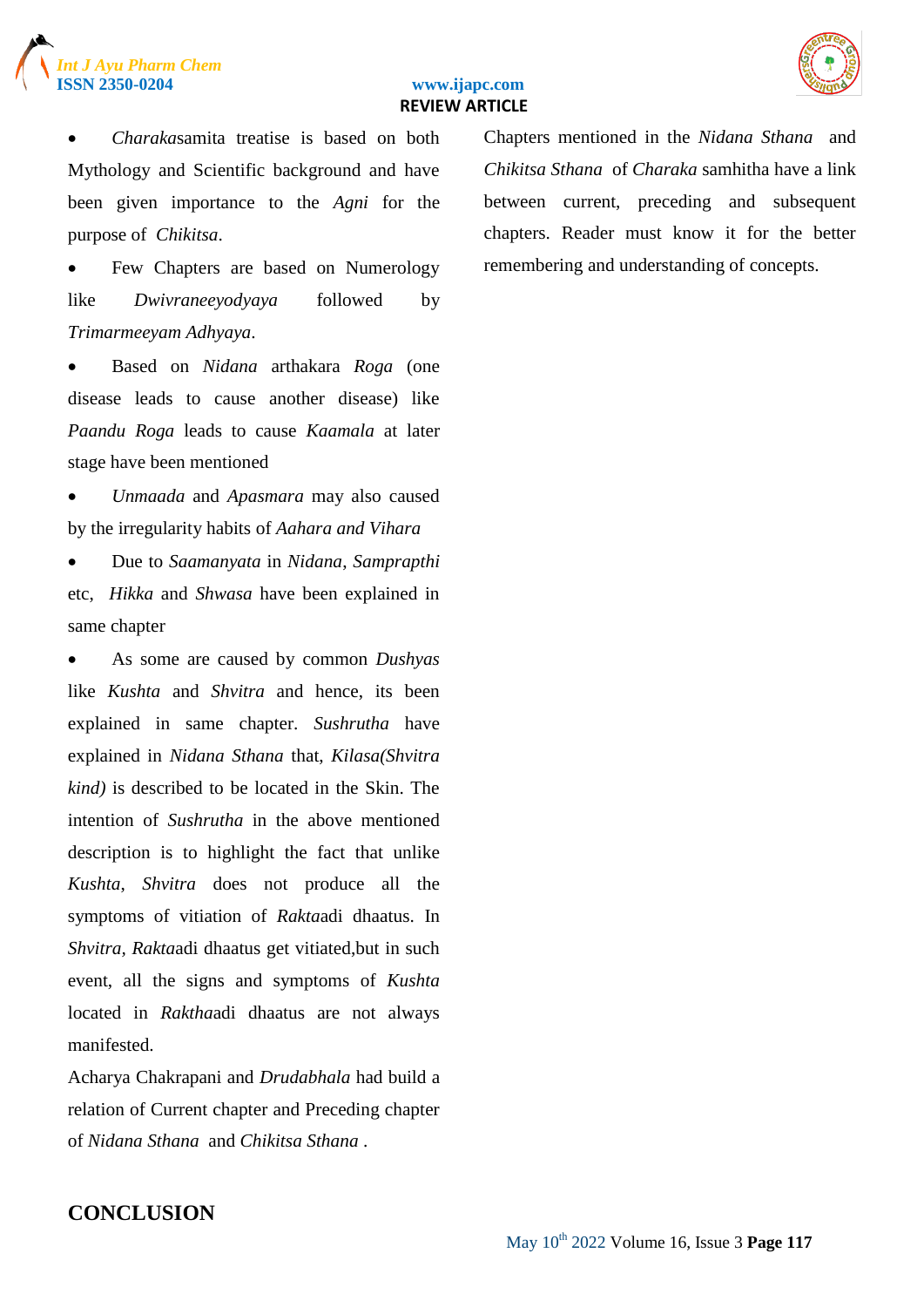



#### **REFERENCES :**

1. Wikimedia Foundation.(2022, February 14). *Charaka Samhita*. Wikipedia. Retrieved February 17, 2022, from https://en.m.wikipedia.org/wiki/Charaka\_Samhita 2. CharakSamhita.(2021, October 20). *Main page*. CharakSamhita. Retrieved February 17, 2022, from https://www.Caraka Samhitaonline.com/index.php?title=Main\_Page 3. Sharma, R.K, & Dash Bhagawan(2014), RasayanaAdhyayePrathamaPaada, Caraka Samhita(2014 Ed., Vol.3, Pp 03-03), Chowkhamba Sanskrit Series Office, Varanasi 4.CharakSamhita. (2021, October 20). *Main page*. CharakSamhita. Retrieved February 17, 2022, from https://www.Caraka Samhitaonline.com/index.php?title=Main\_Page 5. Dr. Shashirekha H.K., Dr. BargaleSushantSukumar. (2019). Nidana Sthana ,RakthapittaNidanaAdhyaya. In *Charaka Samhita* (2019th Ed., Vol. 2, Pp. 38). Essay, Chaukhambha publications.

6.Sharma, R.K, & Dash Bhagawan(2013), GulmaNidana, Caraka Samhita $2013<sup>th</sup>$  ed., Vol.2,pp 43), Chowkhamba Sanskrit Series Office, Varanasi

7.Sharma, R.K, & Dash Bhagawan(2013), PramehaNidana, Caraka Samhita(2013<sup>th</sup> ed., Vol.2,pp 53), Chowkhamba Sanskrit Series Office, Varanasi

8. Dr. Shashirekha H.K., Dr. BargaleSushantSukumar. (2019). Nidana Sthana ,ShoshaNidanaAdhyaya. In *Charaka Samhita* (2019th Ed., Vol. 2, Pp. 102). Essay, Chaukhambha publications.

9. Dr. Shashirekha H.K., Dr. BargaleSushantSukumar. (2019). Chikitsa Sthana ,ApasmaraChikitsaAdhyaya. In *Charaka Samhita* (2020 Ed., Vol. 3, Pp.504). Essay, Chaukhambha publications.

10. Dr. Shashirekha H.K., Dr. BargaleSushantSukumar. (2019). Chikitsa Sthana ,KshataksheenaChikitsaAdhyaya. In *Charaka Samhita* (2020 Ed., Vol. 3, Pp.528). Essay, Chaukhambha publications.

11. Dr. Shashirekha H.K., Dr. BargaleSushantSukumar. (2019). Chikitsa Sthana ,ShwayathuChikitsaAdhyaya. In *Charaka Samhita* (2020 Ed., Vol. 3, Pp.556). Essay, Chaukhambha publications.

12 Dr. Shashirekha H.K., Dr. BargaleSushantSukumar. (2019). Chikitsa Sthana ,UdaraChikitsaAdhyaya. In *Charaka Samhita* (2020 Ed., Vol. 3, Pp.592). Essay, Chaukhambha publications.

13. Dr. Shashirekha H.K., Dr. BargaleSushantSukumar. (2019). Chikitsa Sthana ,ArshaChikitsaAdhyaya. In *Charaka Samhita* (2020 Ed., Vol. 3, Pp.648). Essay, Chaukhambha publications.

14. Dr. Shashirekha H.K., Dr. BargaleSushantSukumar. (2019). Chikitsa Sthana ,GrahaniChikitsaAdhyaya. In *Charaka Samhita* (2020 Ed., Vol. 3, Pp.708). Essay, Chaukhambha publications.

15.Sharma, R.K, & Dash Bhagawan(2015), Panduroga Chikitsita, Caraka Samhita 2015<sup>th</sup> ed.,

May 10th 2022 Volume 16, Issue 3 **Page 118**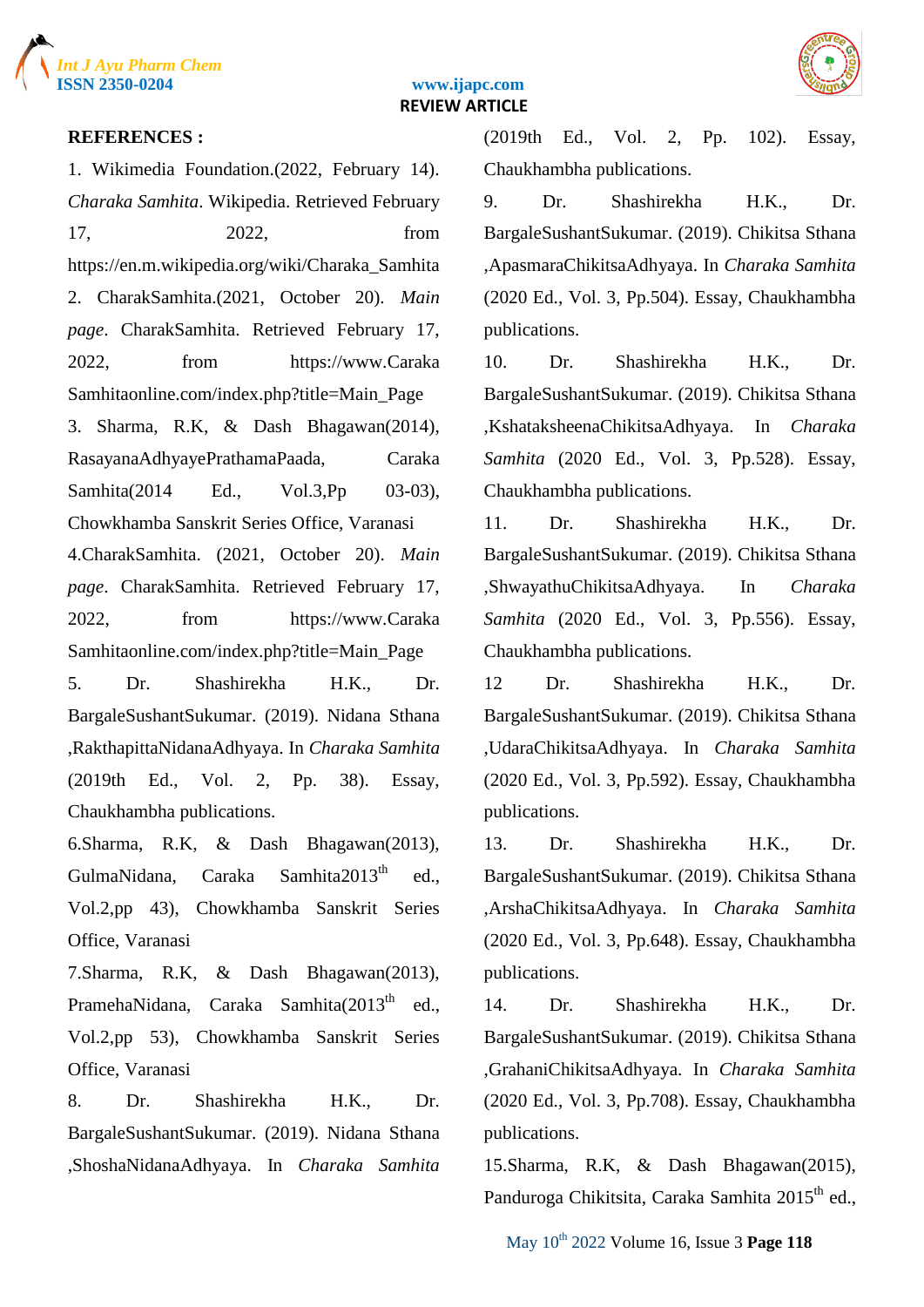



Vol.4,pp 81), Chowkhamba Sanskrit Series Office, Varanasi

16.Sharma, R.K, & Dash Bhagawan(2015), Panduroga Chikitsita, Caraka Samhita 2015<sup>th</sup> ed., Vol.4,pp 113), Chowkhamba Sanskrit Series Office, Varanasi

17.Sharma, R.K, & Dash Bhagawan(2015), Hikka-Svasa Chikitsita, Caraka Samhita 2015<sup>th</sup> ed., Vol.4,pp 117), Chowkhamba Sanskrit Series Office, Varanasi

18.Sharma, R.K, & Dash Bhagawan(2015), Kaasa Chikitsita, Caraka Samhita  $2015<sup>th</sup>$  ed., Vol.4,pp 156), Chowkhamba Sanskrit Series Office, Varanasi

19.Sharma, R.K, & Dash Bhagawan(2015), Atisaara Chikitsita, Caraka Samhita 2015<sup>th</sup> ed., Vol.4,pp 202), Chowkhamba Sanskrit Series Office, Varanasi

20. Sharma, R.K, & Dash Bhagawan(2015), Chhardi Chikitsita, Caraka Samhita 2015<sup>th</sup> ed., Vol.4,pp 243), Chowkhamba Sanskrit Series Office, Varanasi

21. Sharma, R.K, & Dash Bhagawan(2015), Visarpa Chikitsita, Caraka Samhita 2015<sup>th</sup> ed., Vol.4,pp 259), Chowkhamba Sanskrit Series Office, Varanasi

22.Sharma, R.K, & Dash Bhagawan(2015), Trushna Chikitsita, Caraka Samhita 2015<sup>th</sup> ed., Vol.4,pp 302), Chowkhamba Sanskrit Series Office, Varanasi

23.Sharma, R.K, & Dash Bhagawan(2015), Visha Chikitsita, Caraka Samhita 2015<sup>th</sup> ed., Vol.4,pp 322), Chowkhamba Sanskrit Series Office, Varanasi

24.Sharma, R.K, & Dash Bhagawan(2015), Madatyaya Chikitsita, Caraka Samhita 2015<sup>th</sup> ed., Vol.4,pp 385), Chowkhamba Sanskrit Series Office, Varanasi

25.Sharma, R.K, & Dash Bhagawan(2015), Dwivraneeya Chikitsita, Caraka Samhita 2015<sup>th</sup> ed., Vol.4,pp 432), Chowkhamba Sanskrit Series Office, Varanasi

26.Sharma, R.K, & Dash Bhagawan(2015), Trimarmeeya Chikitsita, Caraka Samhita 2015<sup>th</sup> ed., Vol.4,pp 81), Chowkhamba Sanskrit Series Office, Varanasi

27.Sharma, R.K, & Dash Bhagawan(2015), Urustambha Chikitsita, Caraka Samhita 2013<sup>th</sup> ed., Vol.5,pp 01), Chowkhamba Sanskrit Series Office, Varanasi

28.Sharma, R.K, & Dash Bhagawan(2015), Vatavyaadhi Chikitsita, Caraka Samhita 2015<sup>th</sup> ed., Vol.4,pp 81), Chowkhamba Sanskrit Series Office, Varanasi

29.Sharma, R.K, & Dash Bhagawan(2015), Vatashonita Chikitsita, Caraka Samhita 2015<sup>th</sup> ed., Vol.4,pp 81), Chowkhamba Sanskrit Series Office, Varanasi

30. Sharma, R.K, & Dash Bhagawan(2015), Yonivyapat Chikitsita, Caraka Samhita 2013rd ed., Vol.4,pp 129), Chowkhamba Sanskrit Series Office, Varanasi

31. Sharma, R.K, & Dash Bhagawan(2014), Panduroga Chikitsita, Caraka Samhita 2014<sup>th</sup> ed., Vol.4,pp 81), Chowkhamba Sanskrit Series Office, Varanasi

32.CharakSamhita. (2022, February 15). *Jwara Chikitsa*. Charak Samhita. Retrieved February

May 10th 2022 Volume 16, Issue 3 **Page 119**